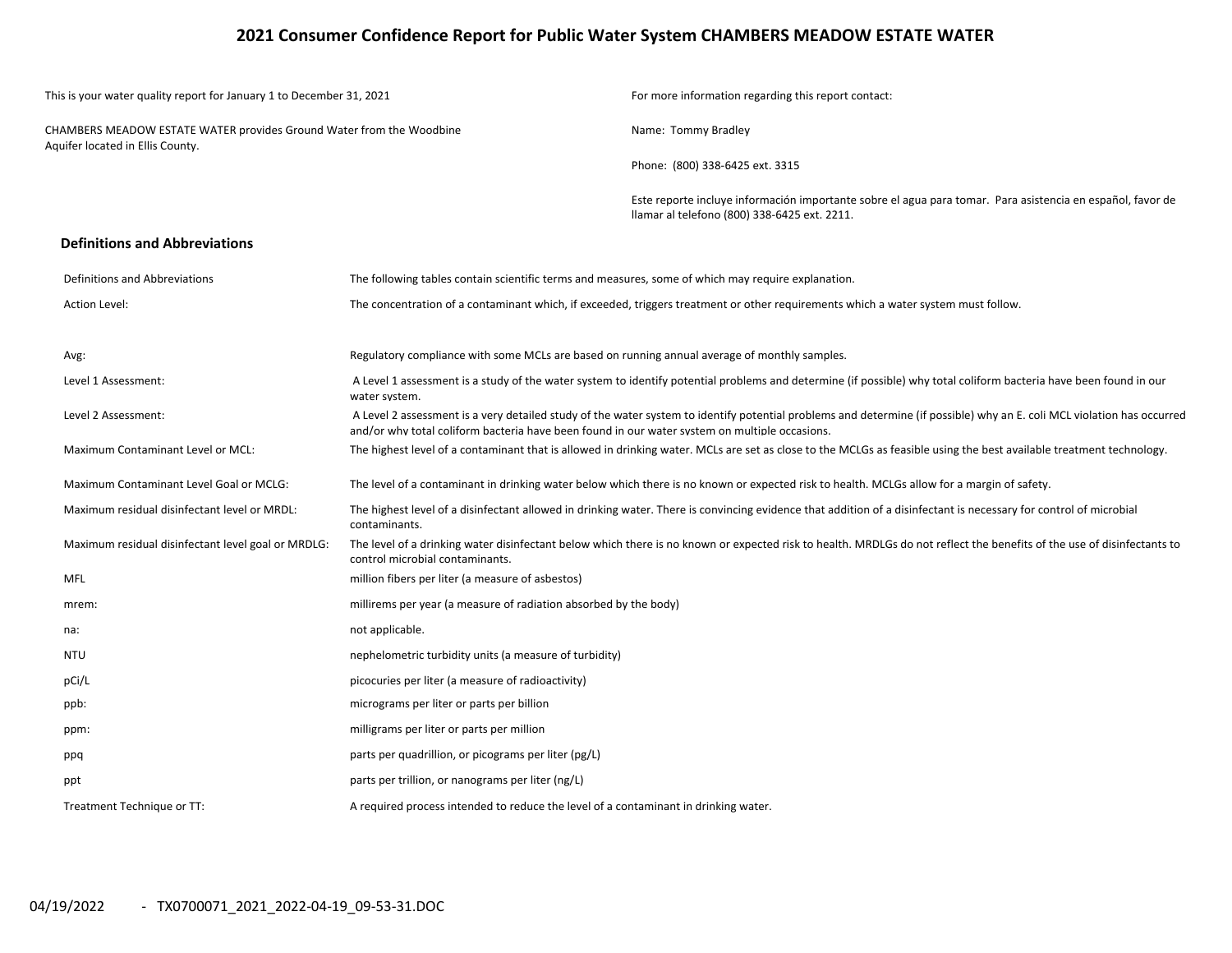## **Information about your Drinking Water**

The sources of drinking water (both tap water and bottled water) include rivers, lakes, streams, ponds, reservoirs, springs, and wells. As water travels over the surface of the land or through the ground, it dissolves naturally‐occurring minerals and, in some cases, radioactive material, and can pick up substances resulting from the presence of animals or from human activity.

Drinking water, including bottled water, may reasonably be expected to contain at least small amounts of some contaminants. The presence of contaminants does not necessarily indicate that water poses <sup>a</sup> health risk. More information about contaminants and potential health effects can be obtained by calling the EPAs Safe Drinking Water Hotline at (800) 426‐4791.

Contaminants that may be present in source water include:

‐ Microbial contaminants, such as viruses and bacteria, which may come from sewage treatment plants, septic systems, agricultural livestock operations, and wildlife.

‐ Inorganic contaminants, such as salts and metals, which can be naturally‐occurring or result from urban storm water runoff, industrial or domestic wastewater discharges, oil and gas production, mining, or farming.

‐ Pesticides and herbicides, which may come from <sup>a</sup> variety of sources such as agriculture, urban storm water runoff, and residential uses.

‐ Organic chemical contaminants, including synthetic and volatile organic chemicals, which are by‐products of industrial processes and petroleum production, and can also come from gas stations, urban storm water runoff, and septic systems.

‐ Radioactive contaminants, which can be naturally‐occurring or be the result of oil and gas production and mining activities.

In order to ensure that tap water is safe to drink, EPA prescribes regulations which limit the amount of certain contaminants in water provided by public water systems. FDA regulations establish limits for contaminants in bottled water which must provide the same protection for public health.

Contaminants may be found in drinking water that may cause taste, color, or odor problems. These types of problems are not necessarily causes for health concerns. For more information on taste, odor, or color of drinking water, please contact the system's business office.

You may be more vulnerable than the general population to certain microbial contaminants, such as Cryptosporidium, in drinking water. Infants, some elderly, or immunocompromised persons such as those undergoing chemotherapy for cancer; persons who have undergone organ transplants; those who are undergoing treatment with steroids; and people with HIV/AIDS or other immune system disorders, can be particularly at risk from infections. You should seek advice about drinking water from your physician or health care providers. Additional guidelines on appropriate means to lessen the risk of infection by Cryptosporidium are available from the Safe Drinking Water Hotline (800‐426‐4791).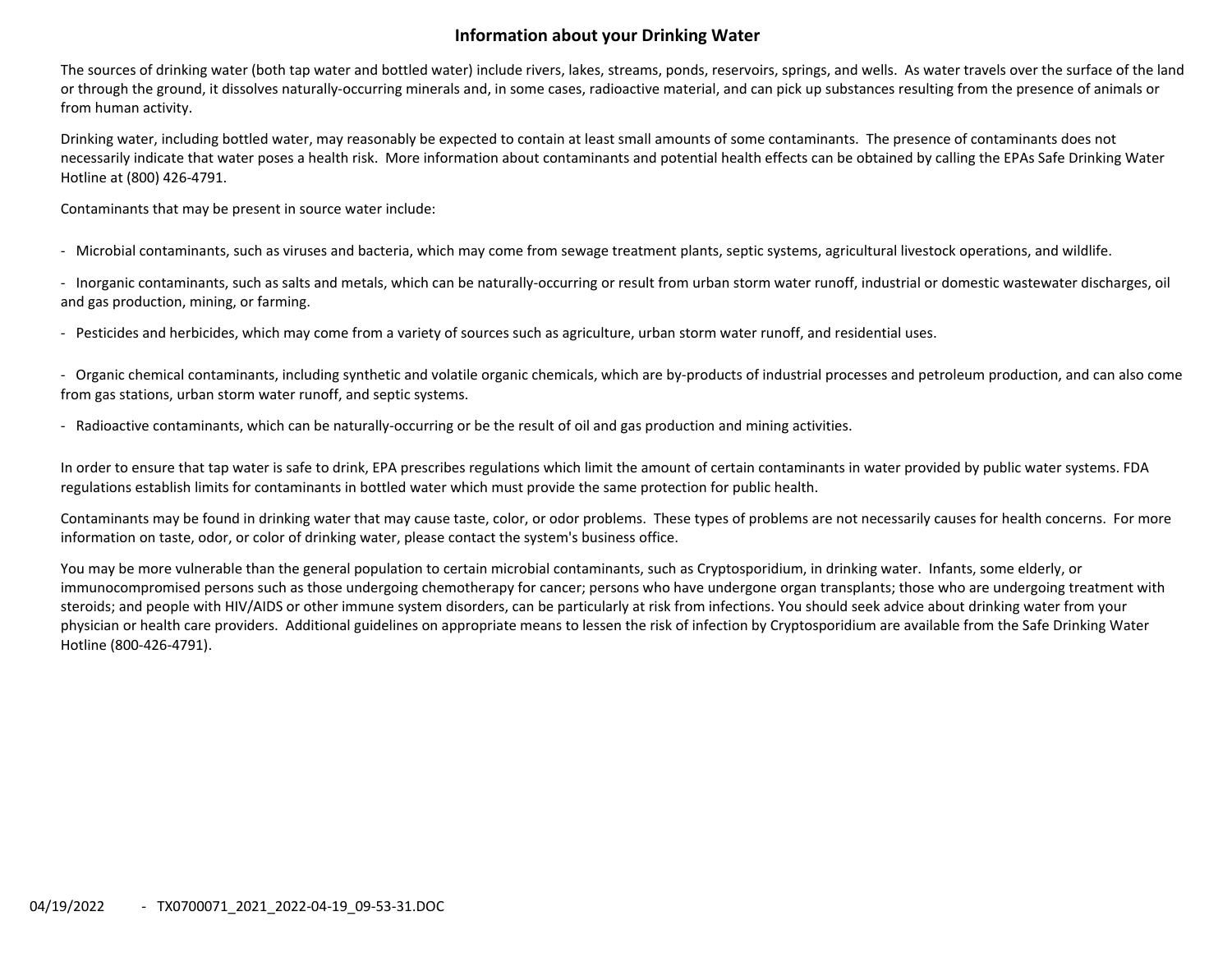If present, elevated levels of lead can cause serious health problems, especially for pregnant women and young children. Lead in drinking water is primarily from materials and components associated with service lines and home plumbing. We are responsible for providing high quality drinking water, but we cannot control the variety of materials used in plumbing components. When your water has been sitting for several hours, you can minimize the potential for lead exposure by flushing your tap for 30 seconds to 2 minutes before using water for drinking or cooking. If you are concerned about lead in your water, you may wish to have your water tested. Information on lead in drinking water, testing methods, and steps you can take to minimize exposure is available from the Safe Drinking Water Hotline or at http://www.epa.gov/safewater/lead.

This is an alert about your drinking water and <sup>a</sup> cosmetic dental problem that might affect children under nine years of age. At low levels, fluoride can help prevent cavities, but children drinking water containing more than 2 milligrams per liter (mg/L) of fluoride may develop cosmetic discoloration of their permanent teeth (dental fluorosis). The drinking water provided by your community water system Chambers Meadow Estate Water has <sup>a</sup> fluoride concentration of 3.09 mg/L.

Dental fluorosis, in its moderate or severe forms, may result in <sup>a</sup> brown staining and/or pitting of the permanent teeth. This problem occurs only in developing teeth, before they erupt from the gums. Children under nine should be provided with alternative sources of drinking water or water that has been treated to remove the fluoride to avoid the possibility of staining and pitting of their permanent teeth. You may also want to contact your dentist about proper use by young children of fluoride-containing products. Older children and adults may safely drink the water.

For more information, please call Tommy Bradley of Chambers Meadow Estate Water at (800) 338‐6425 ext. 3315. Some home water treatment units are also available to remove fluoride from drinking water. To learn more about available home water treatment units, you may call NSF International at 1‐877‐8‐NSF‐HELP.

#### **Public Participation Opportunities**

Date: August 1, 2022 Time: 10:00 a.m. Location: HILCO United Services, 4581 FM 933, Whitney, TX 76692

### **Information about Source Water**

| <b>Water System Detail Information</b> |    |              |                                     |                                    |                         |                              |                  |  |  |  |
|----------------------------------------|----|--------------|-------------------------------------|------------------------------------|-------------------------|------------------------------|------------------|--|--|--|
| Water System No.:                      |    | TX0700071    |                                     | Federal Type:                      | $\mathcal{C}$           |                              |                  |  |  |  |
| Water System Name:                     |    |              | <b>CHAMBERS MEADOW ESTATE WATER</b> | <b>Federal Source:</b>             | GW                      |                              |                  |  |  |  |
| Principal County Served:               |    | <b>ELLIS</b> |                                     |                                    |                         | <b>System Status:</b>        | $\mathbf{A}$     |  |  |  |
| Principal City Served:                 |    |              |                                     |                                    |                         | <b>Activity Date:</b>        | 01-01-1913       |  |  |  |
|                                        |    |              |                                     | <b>PBCU Sample Summary Results</b> |                         |                              |                  |  |  |  |
| <b>MP Begin Date</b>                   |    | <b>Type</b>  | # Samples                           | <b>Analyte Code/Name</b>           | <b>Last Sample Date</b> |                              |                  |  |  |  |
| 01-01-2018<br>12-31-2020               | AL |              | 0 Exceeding Action Level            |                                    |                         | <b>CU90 - COPPER SUMMARY</b> |                  |  |  |  |
| 01-01-2018<br>$12 - 31 - 2020$         |    | 90%          | 5                                   | 0.06                               | MG/L                    | <b>CU90 - COPPER SUMMARY</b> | $08 - 25 - 2020$ |  |  |  |
| 01-01-2018<br>12-31-2020               | AL |              | 0 Exceeding Action Level            |                                    |                         | PB90 - LEAD SUMMARY          |                  |  |  |  |
| 01-01-2018<br>12-31-2020               |    | 90%          | 5                                   | $\boldsymbol{0}$                   | MG/L                    | PB90 - LEAD SUMMARY          | $08 - 25 - 2020$ |  |  |  |
| $01-01-2015$<br>12-31-2017             | AL |              | 0 Exceeding Action Level            |                                    |                         | <b>CU90 - COPPER SUMMARY</b> |                  |  |  |  |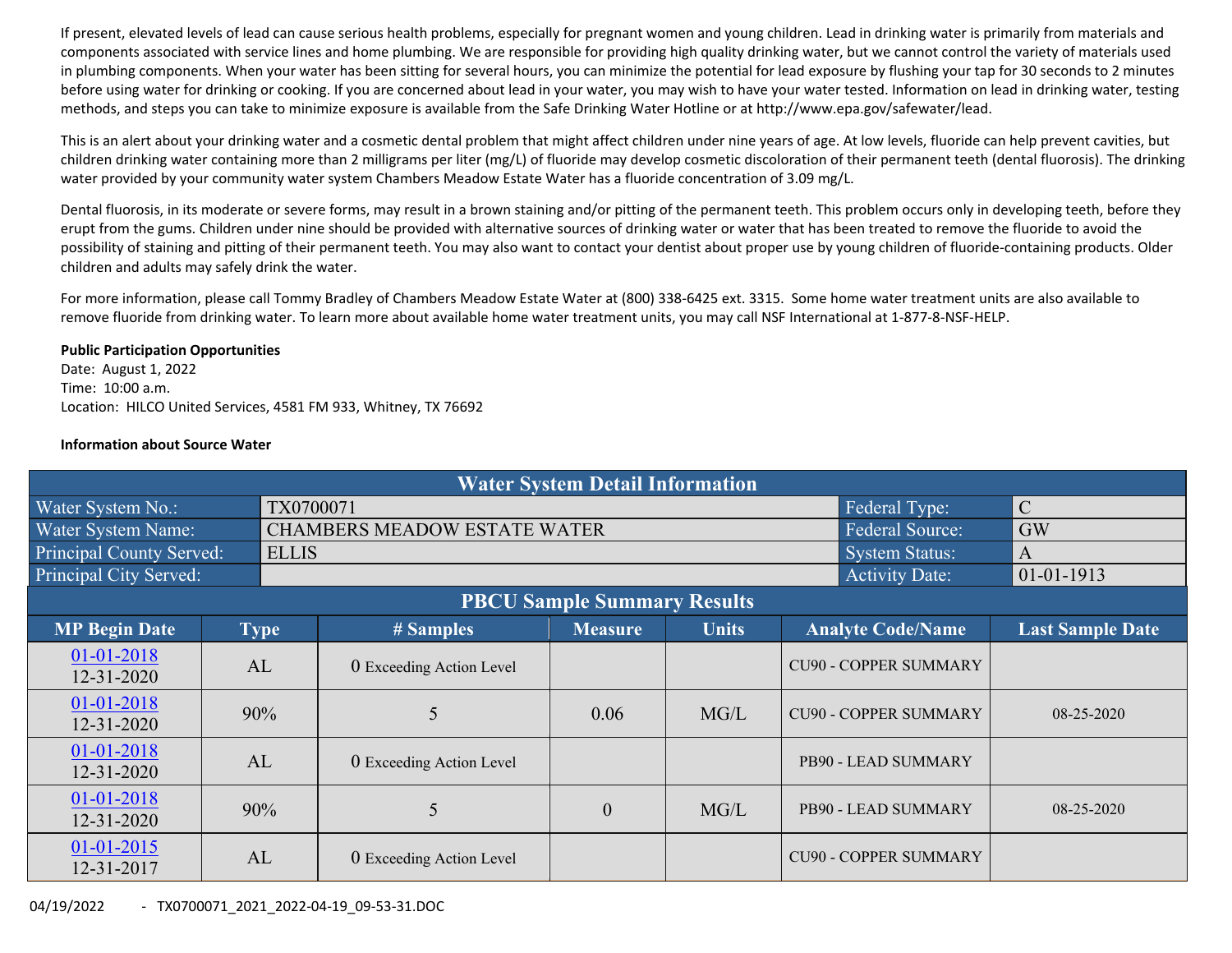| $01 - 01 - 2015$<br>12-31-2017 | 90% | 5                        | 0.064            | MG/L | <b>CU90 - COPPER SUMMARY</b> | 09-14-2017 |
|--------------------------------|-----|--------------------------|------------------|------|------------------------------|------------|
| $01 - 01 - 2015$<br>12-31-2017 | AL  | 0 Exceeding Action Level |                  |      | PB90 - LEAD SUMMARY          |            |
| $01 - 01 - 2015$<br>12-31-2017 | 90% | 5                        | 0.0007           | MG/L | <b>PB90 - LEAD SUMMARY</b>   | 09-14-2017 |
| 01-01-2012<br>12-31-2014       | AL  | 0 Exceeding Action Level |                  |      | <b>CU90 - COPPER SUMMARY</b> |            |
| 01-01-2012<br>12-31-2014       | 90% | 5                        | 0.076            | MG/L | <b>CU90 - COPPER SUMMARY</b> | 09-14-2014 |
| 01-01-2012<br>12-31-2014       | 90% | 5                        | $\boldsymbol{0}$ | MG/L | PB90 - LEAD SUMMARY          | 09-14-2014 |
| $01 - 01 - 2012$<br>12-31-2014 | AL  | 0 Exceeding Action Level |                  |      | PB90 - LEAD SUMMARY          |            |
| $01 - 01 - 2001$<br>12-31-2009 | AL  | 0 Exceeding Action Level |                  |      | <b>CU90 - COPPER SUMMARY</b> |            |
| $01 - 01 - 2001$<br>12-31-2009 | 90% | 5                        | 0.0053           | MG/L | <b>CU90 - COPPER SUMMARY</b> | 06-11-2009 |
| $01 - 01 - 2001$<br>12-31-2009 | 90% | 5                        | 0.000259         | MG/L | PB90 - LEAD SUMMARY          | 06-11-2009 |
| $01 - 01 - 2001$<br>12-31-2009 | AL  | 0 Exceeding Action Level |                  |      | PB90 - LEAD SUMMARY          |            |

TCEQ completed an assessment of your source water, and results indicate that some of our sources are susceptible to certain contaminants. The sampling requirements for your water system is based on this susceptibility and previous sample data. Any detections of these contaminants will be found in this Consumer Confidence Report. For more information on source water assessments and protection efforts at our system contact Tommy Bradley at (800) 338‐6425 ext. 3315.

| Lead and Copper | <b>Date Sampled</b> | <b>MCLG</b> | <b>Action Level (AL)</b> | 90th Percentile | # Sites Over AL | <b>Units</b> | <b>Violation</b> | <b>Likely Source of Contamination</b>                                                                         |
|-----------------|---------------------|-------------|--------------------------|-----------------|-----------------|--------------|------------------|---------------------------------------------------------------------------------------------------------------|
| <b>Copper</b>   | 08/25/2020          | 1.3         | 1.3                      | 0.06            |                 | ppm          | N                | Erosion of natural deposits; Leaching from wood<br>preservatives; Corrosion of household plumbing<br>systems. |